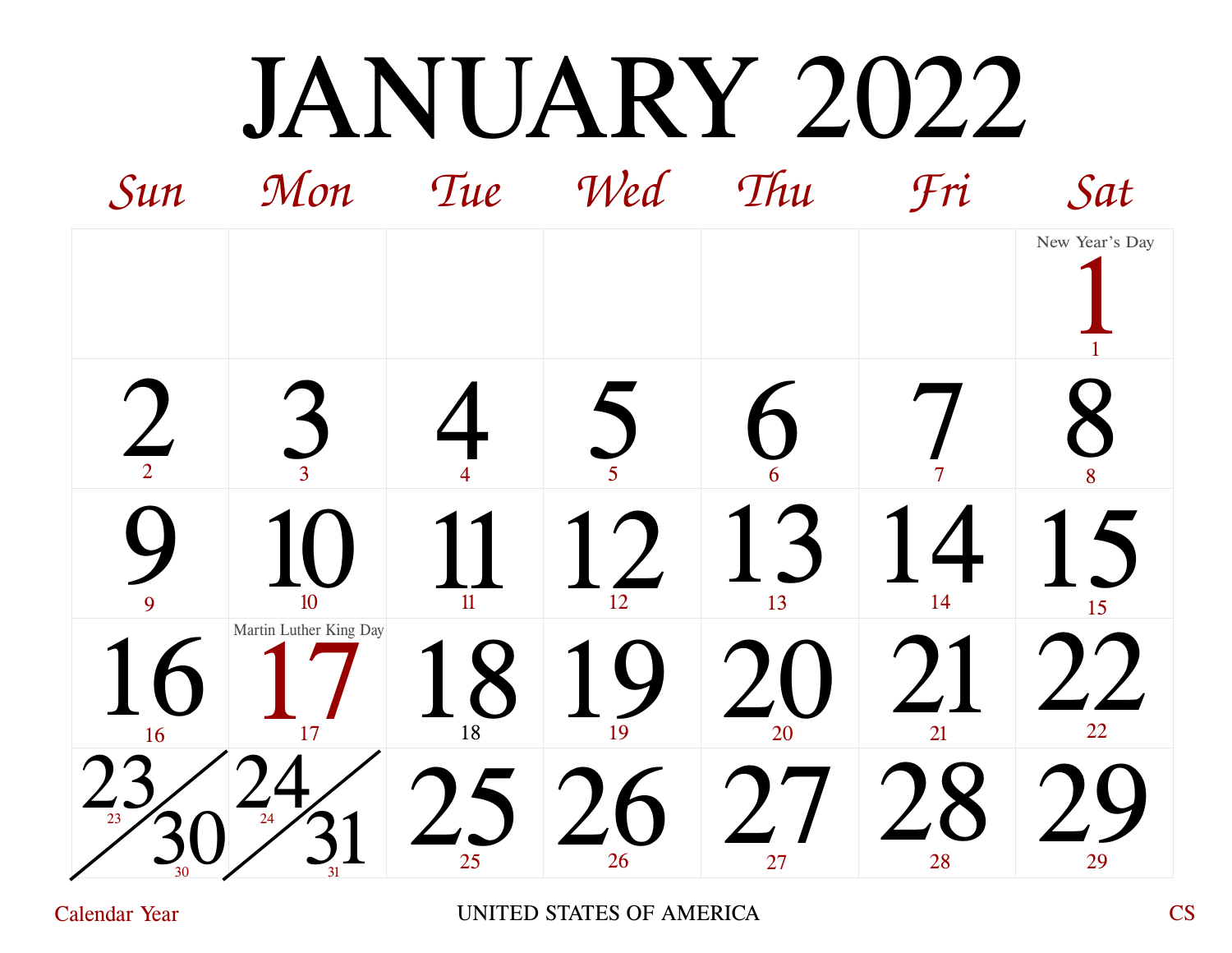#### FEBRUARY 2022

| Sun | Mon                                                    | Tue | Wed             | Thu | Fri | Sat |
|-----|--------------------------------------------------------|-----|-----------------|-----|-----|-----|
|     |                                                        | 32  | 33              | 34  | 35  | 36  |
| 37  | 38                                                     | 39  | 40              | 41  | 42  | 43  |
| 44  | Valentine's Day<br>$\frac{45}{\text{President's Day}}$ | 46  | $\bigcap$<br>47 | 48  | 49  | 50  |
| 51  | 52                                                     | 53  | 54              | 55  | 56  | 57  |
| 58  | 59                                                     |     |                 |     |     |     |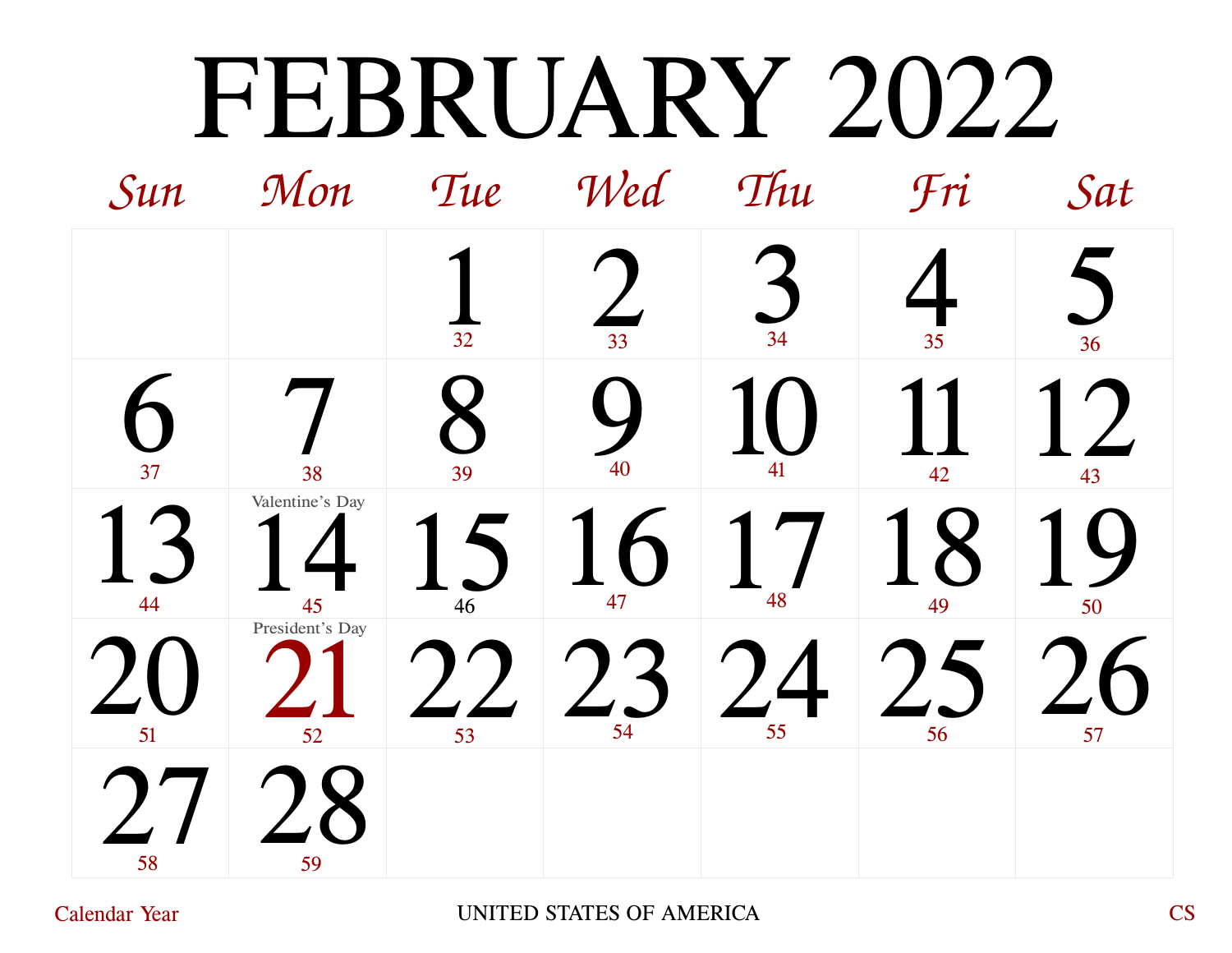## MARCH 2022

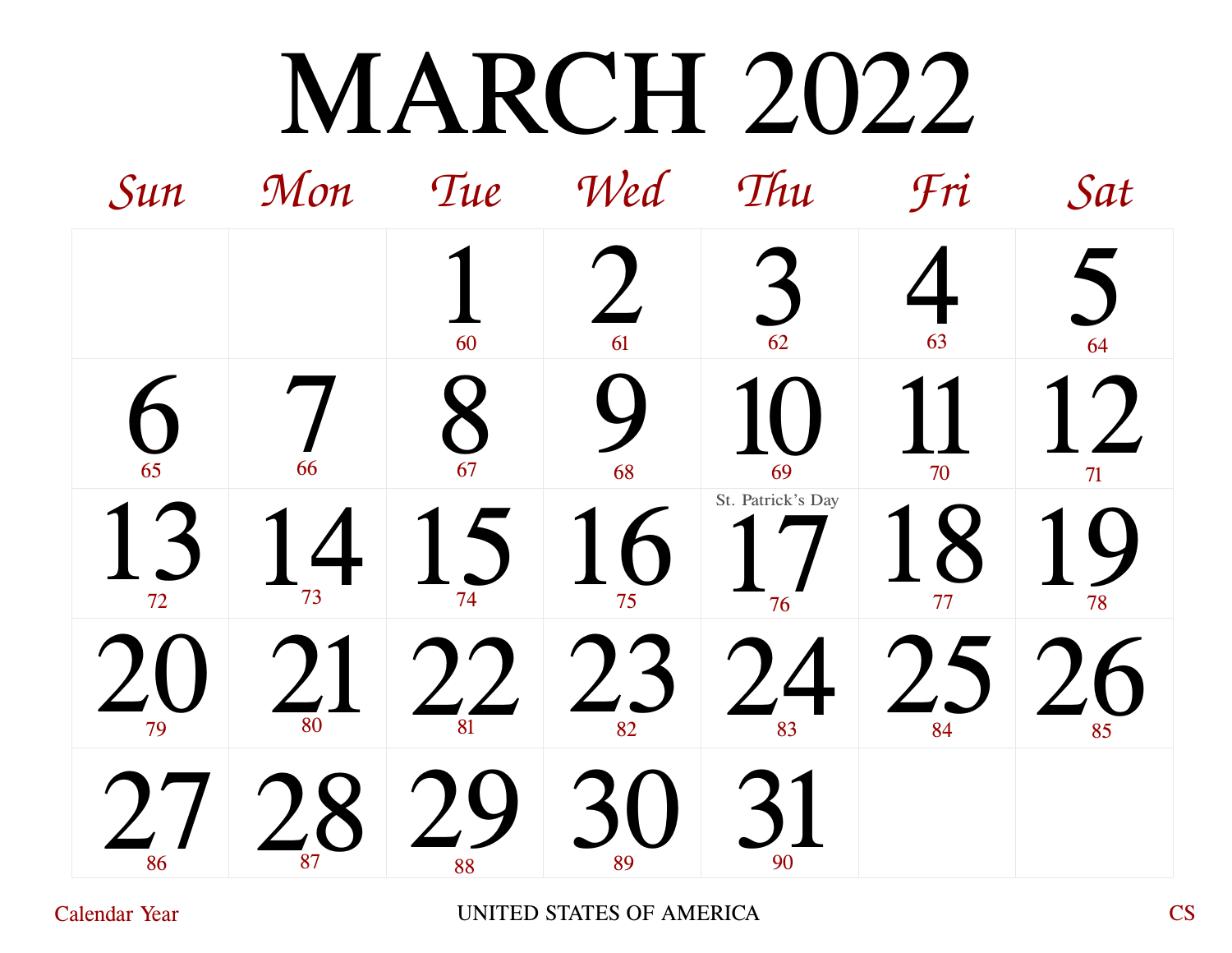## APRIL 2022

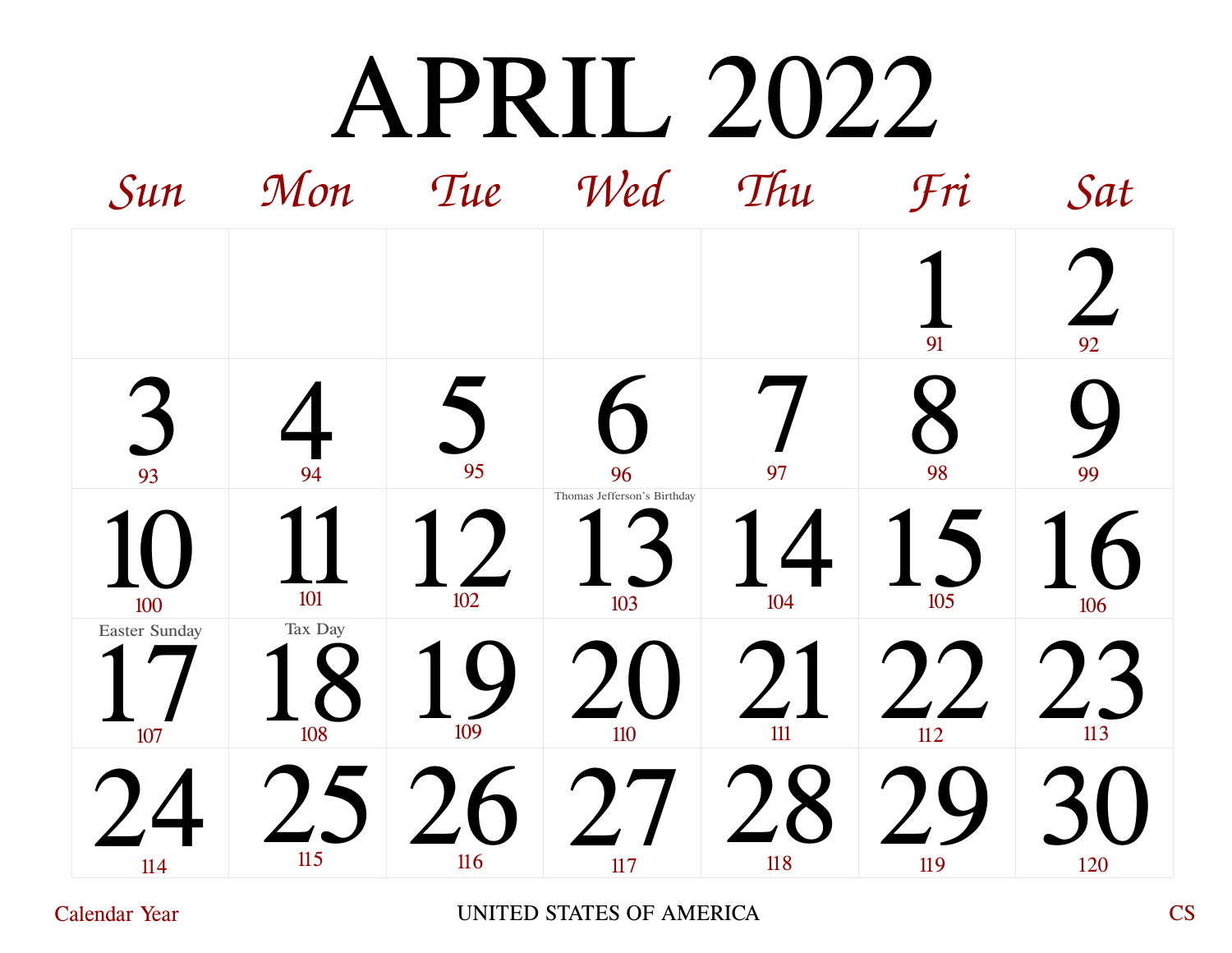## MAY 2022

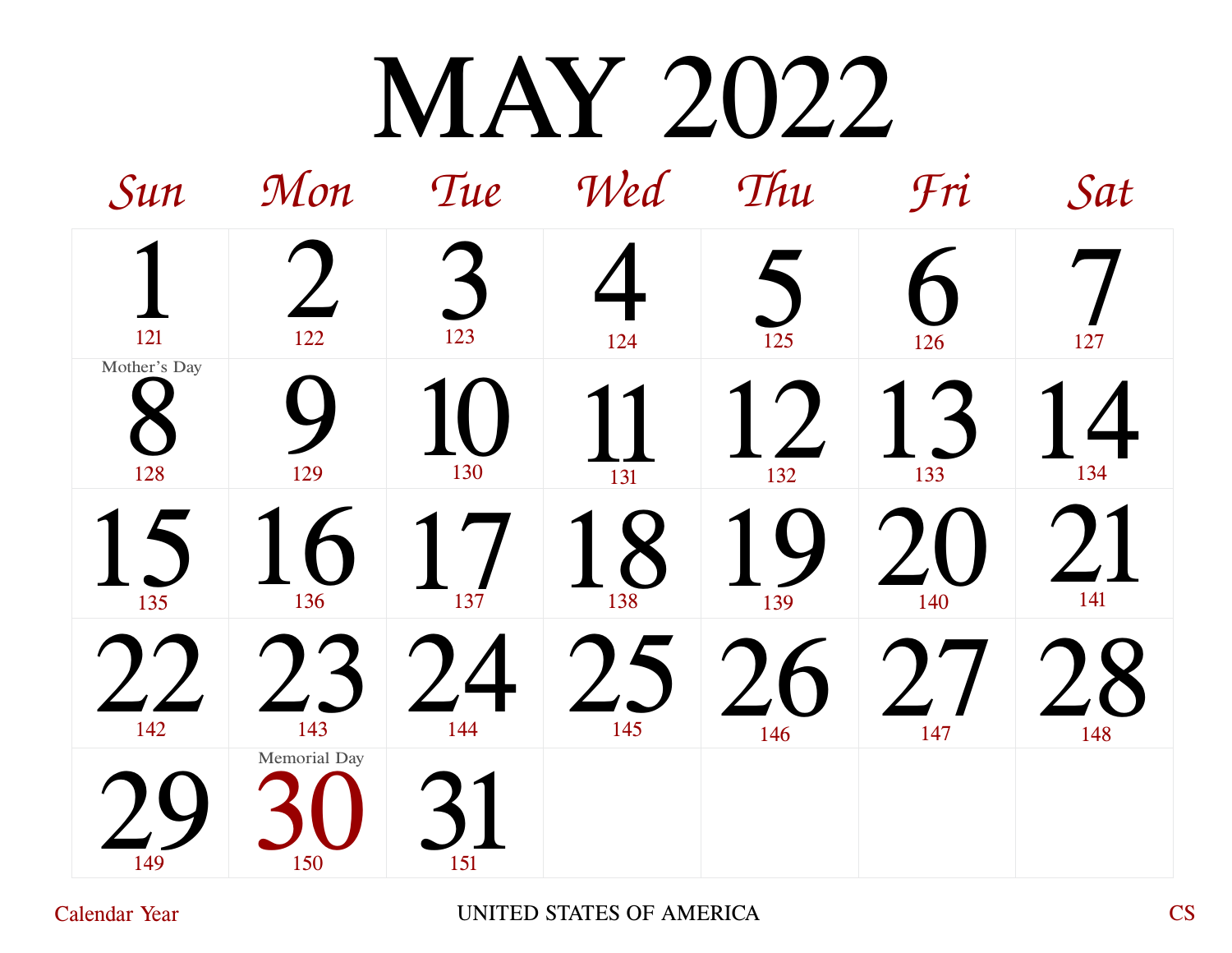# $JUNE 2022$ <br>Mon Tue Wed Thu

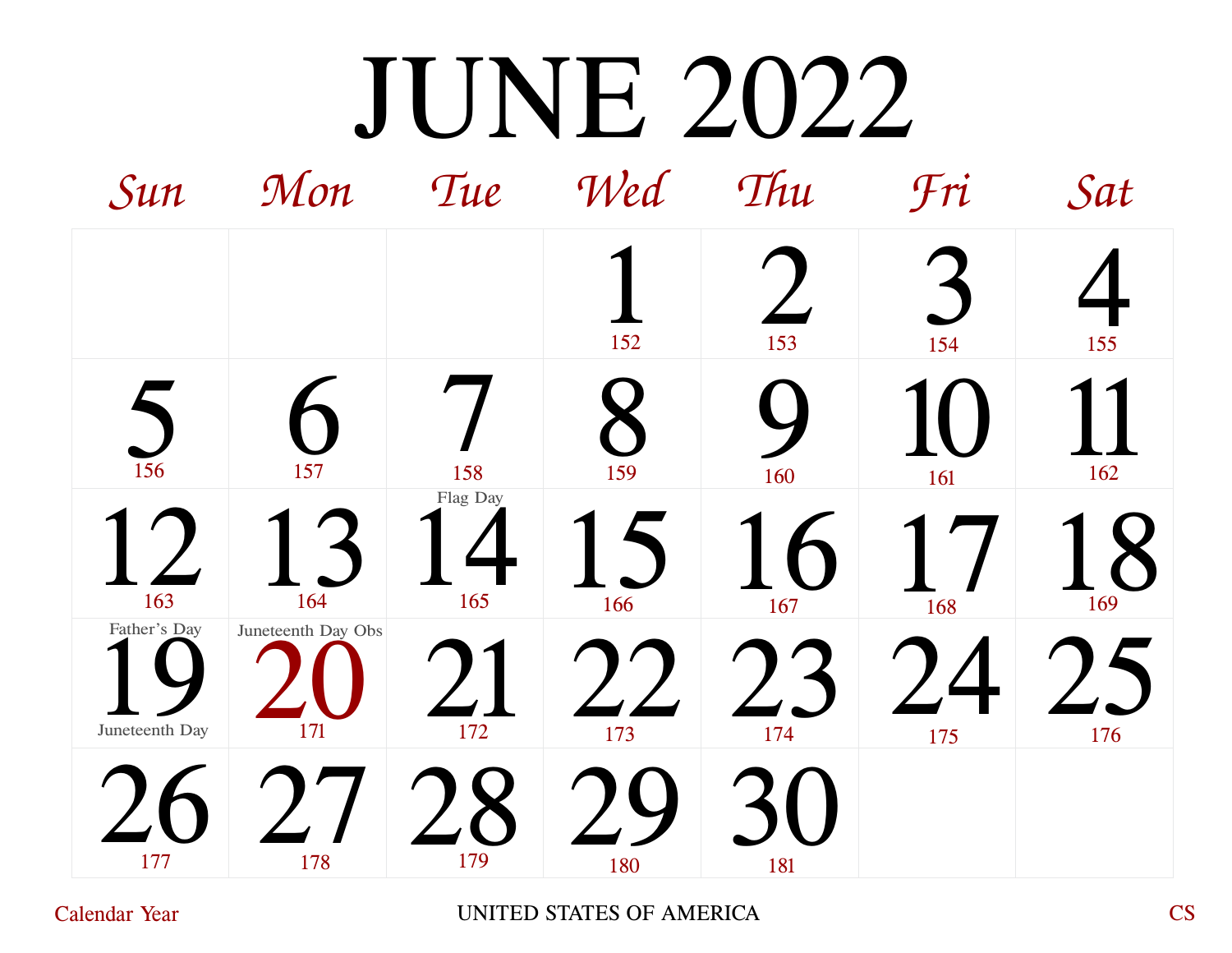# $\text{JUIY } 2022$ <br>Mon Tue Wed Thu

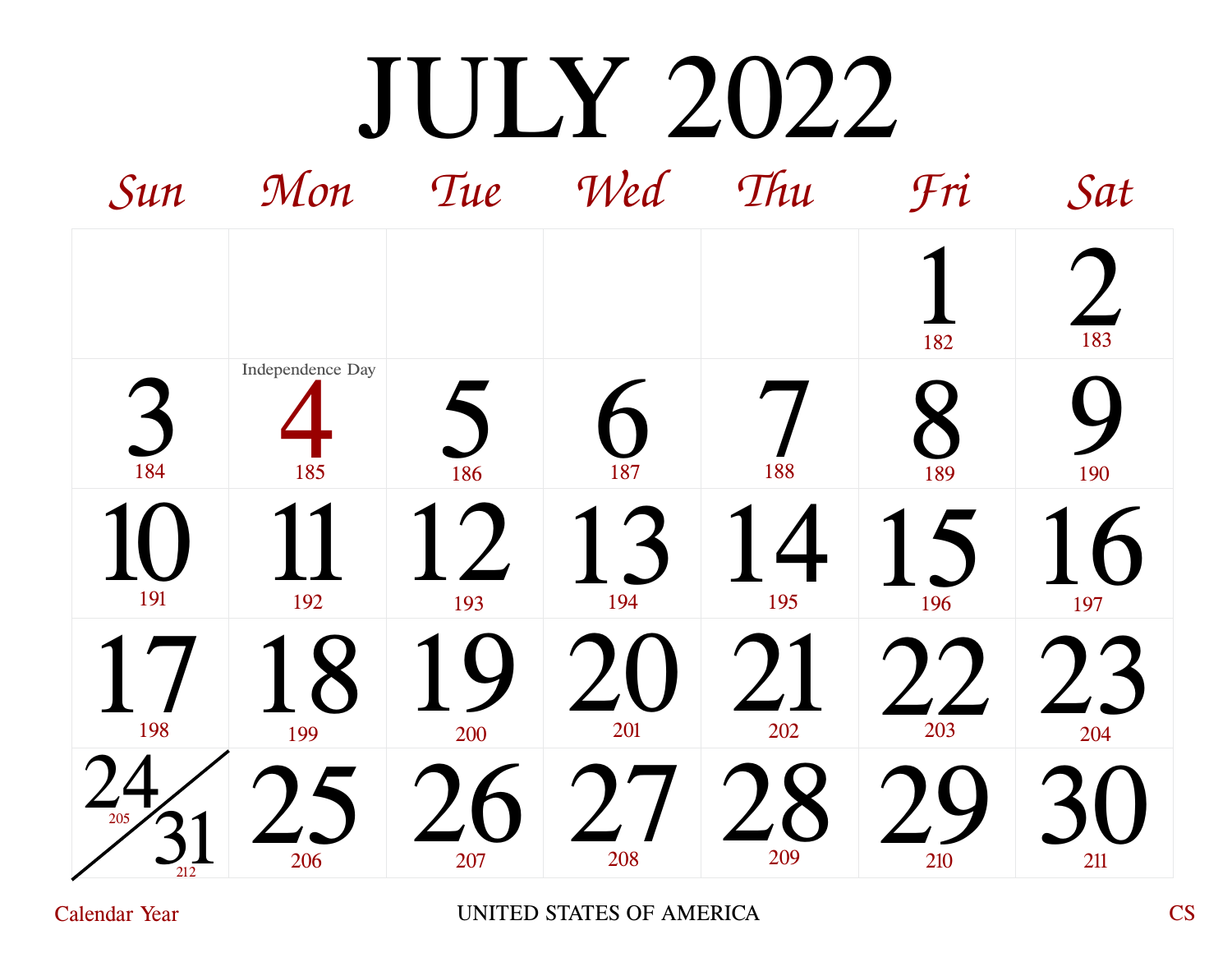## AUGUST 2022

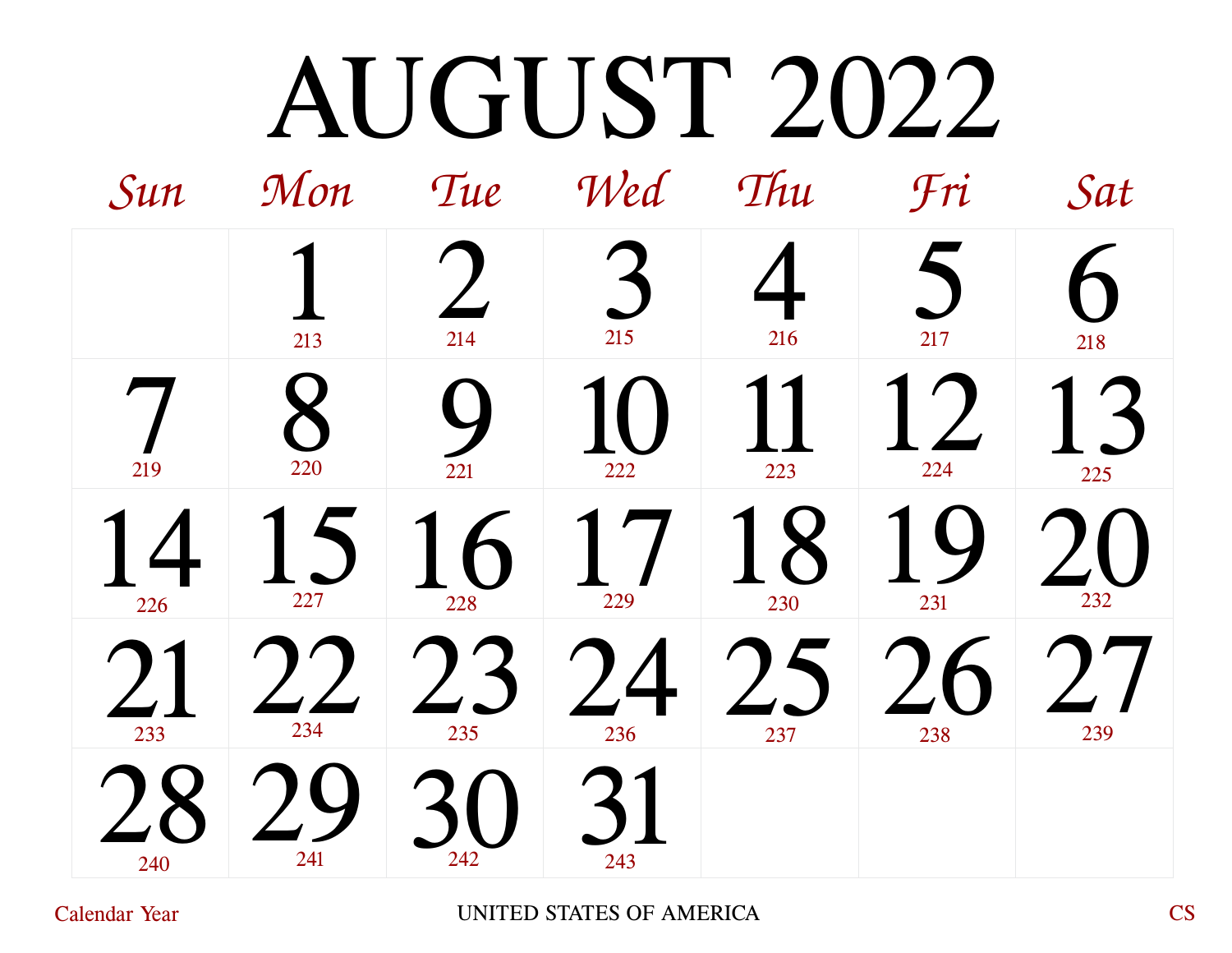## SEPTEMBER 2022

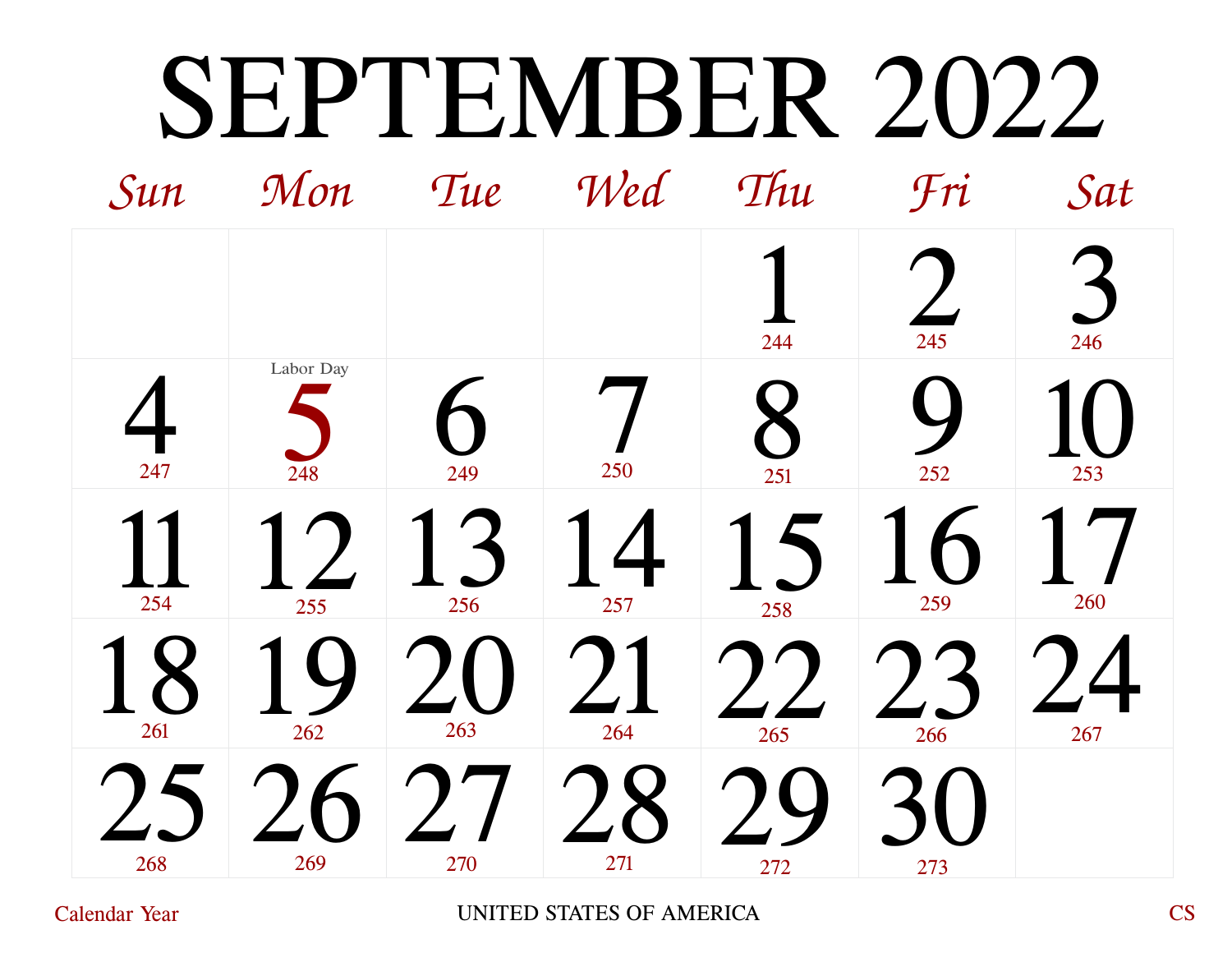## OCTOBER 2022

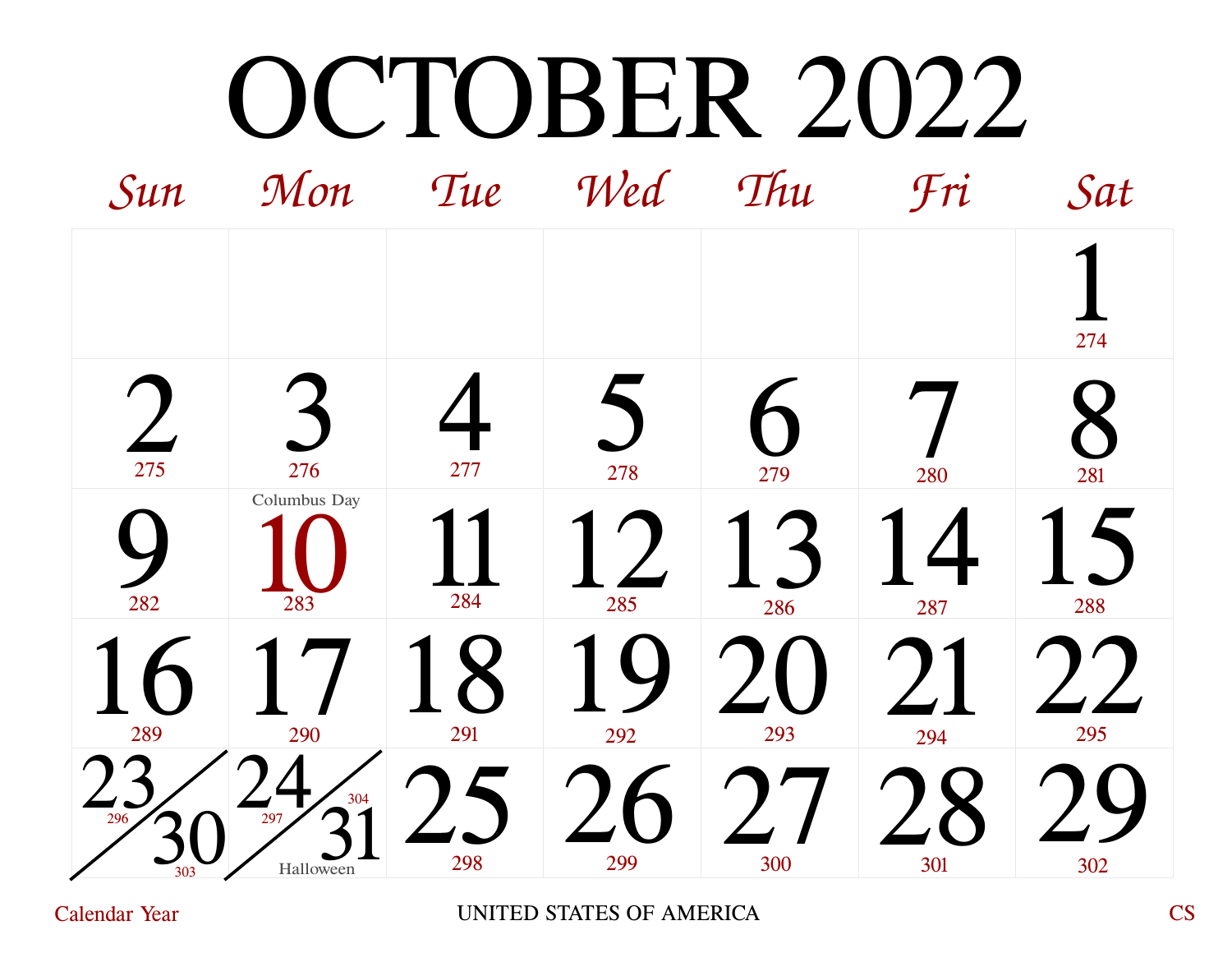## NOVEMBER 2022